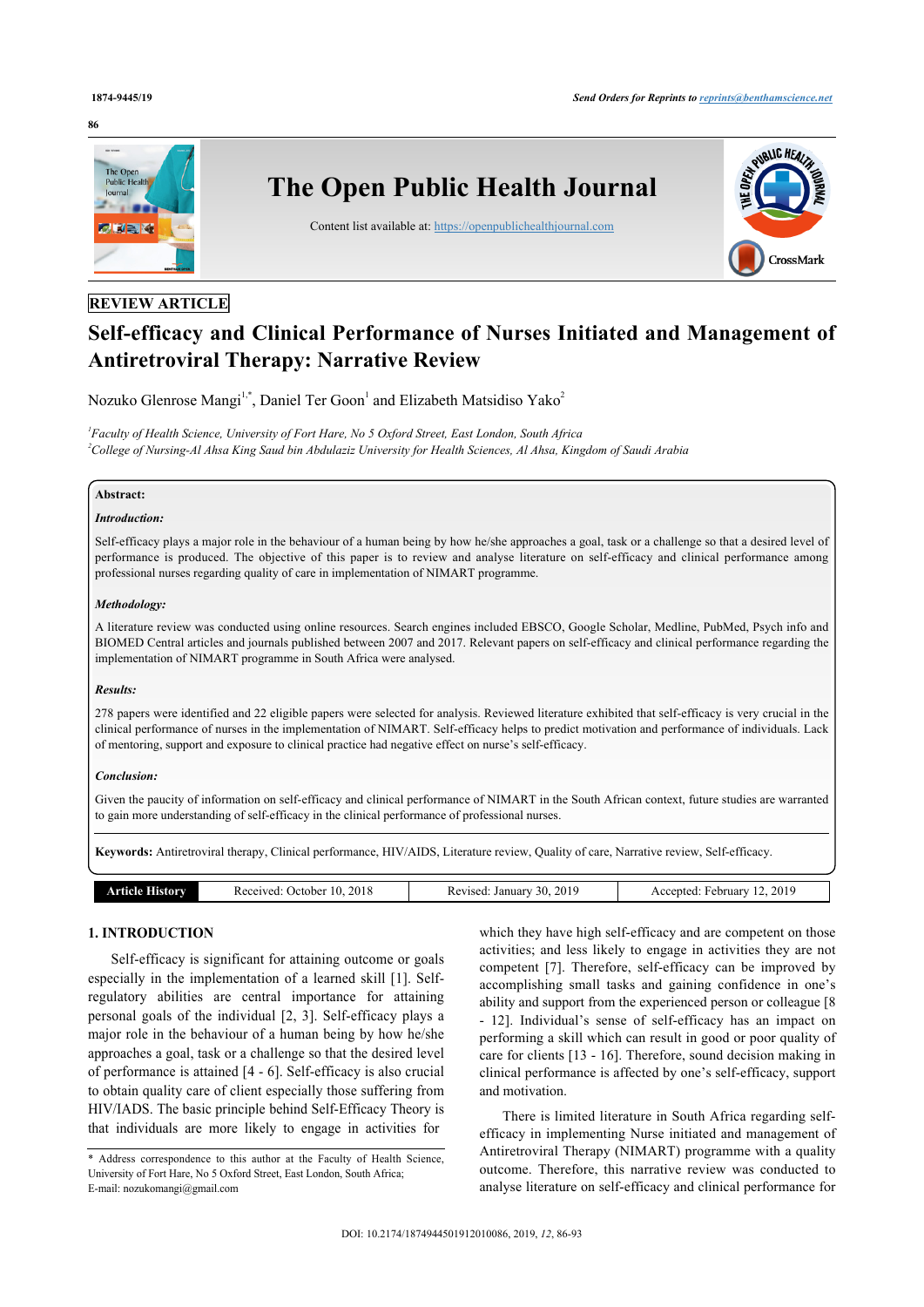quality of care among nurses regarding the implementation of NIMART programme.

# **1.1. Nimart Practise**

South African Department of Health identified a need to implement strategies to upskill nurses in the clinical management of HIV and AIDS, for effective and efficient management of people living with HIV/AIDS [[17\]](#page-7-1). One of the strategies identified was the nurse-initiated management of antiretroviral therapy (NIMART) course. NIMART practise covers the following activities: (i) clinical aspects of HIV infection and AIDS *i.e.* staging; (ii) HIV management in adults and children, which includes opportunistic infections and their presentation and management; (iii) Initiation ART in adults and children, which includes classes of drugs and their modes of action; (iv) reading and implementation latest SA guidelines; (v) management of drug-related toxicities and including treatment failure; (vi) HIV in women; (vii) HIV and Tuberculosis (TB) comorbidity; (viii) ethics related to HIV and AIDS; and (ix) palliative care for People Living with Human Immune Virus (PLHIV).

#### **2. MATERIAL AND METHODS**

#### **2.1. Search Strategy**

A search was conducted using electronic database EBSCO, Google Scholar, Medline, PubMed, Psych info, BIOMED Central articles and journals published between 2007 and 2017 were selected for analysis. Studies were limited to self-efficacy and clinical performance, written in English language and published between 2007 and 2017.

#### **2.2. Criteria for Selection of Articles**

The retrieved articles were scanned for relevancy by reading their abstracts. The articles were relevant if these two key search words, 'self-efficacy' and 'clinical performance' were appearing in the article. Articles were also included if they have information on a relationship about self-efficacy and clinical performance. Only English written articles were reviewed and analysed. Table**1** shows the inclusion and exclusion criteria of articles for analysis.

#### **3. RESULTS**

The findings pertaining to self-efficacy, clinical performance and quality of care identified in various articles are presented in Table **[2](#page-2-1)**.

# **4. FINDINGS**

# <span id="page-1-0"></span>**4.1. Quality Appraisal of the Included Papers**

The literature searched on self-efficacy and clinical

performance produced 278 published papers (Fig. **[1](#page-1-0)**). Forty-one duplicate papers were removed and 211 papers do not have information on self-efficacy, clinical performance, and quality of care, HIV/AIDS, antiretroviral therapy and literature review. Ultimately, 22 published papers were identified which meet the criteria for inclusion.

The findings of the published papers were highlighted in a narrative text (self-efficacy, clinical performance and quality of care) (Table**1**). From included reviewed papers, 12 of the papers used quantitative approach[[3,](#page-6-2) [6,](#page-6-4) [8,](#page-6-6) [17](#page-7-1), [25\]](#page-7-2) and 10 papers used qualitative approach[[26](#page-7-3) - [36\]](#page-6-9) These papers examined and narrated self-efficacy and clinical performance in different countries. The qualitative studies in this study had a common factor there is a relationship between self-efficacy and clinical performance. Self-efficacy plays a protective role when the person is experiencing emotional exhaustion and high stress conditions [\[27,](#page-7-4) [33](#page-7-5), [34](#page-7-6)] Therefore, a person who is emotionally exhausted has difficulty in performing the usual duties. Several studies [\[20](#page-7-7), [28](#page-7-8) - [31\]](#page-7-9) indicated that shortage of personnel to perform specific duties at work place negatively affect selfefficacy of the nurses, and thus, can lead to poor performance due to demotivation. Other studies had evidence that mentoring, exposure to clinical skills, practise and support of personnel improves self-efficacy [[3,](#page-6-2) [6](#page-6-4), [8,](#page-6-6) [18,](#page-7-10) [21,](#page-7-11) [26,](#page-7-3) [32](#page-7-12) - [34](#page-7-6)]. There is also empirical evidence that quality of care for the clients is affected if the nurses have low self- efficacy [\[19](#page-7-13), [34](#page-7-6), [36\]](#page-7-14).

# **5. DISCUSSION**

This narrative review of literature revealed that nurses do not have confidence to initiate clients on ART after NIMART training course. A need for on-the-job mentorship and support in order to maximise clinical outcomes related to HIV and improve self-efficacy of the professional nurses was suggested [[17](#page-7-1)]. Therefore, mentoring and support of the professional nurses after training is important for nurses to develop selfefficacy in the initiation and management of clients on ART for better clinical outcomes. Nurses as the largest group within the multidisciplinary team, have a vital role to play if success is to be achieved [\[37](#page-7-15)]. Professional nurses are ideally committed to the broad aims of quality care; and their main concern to provide high standard services and to meet the needs of individual service users, their families, and communities [[38](#page-7-16) - [40](#page-7-17)]. Self-efficacy influences the task employees choose to perform and the goals they set for themselves [[20,](#page-7-7) [21](#page-7-11), [30](#page-7-18), [31](#page-7-9), [41](#page-7-11)]. Self-efficacy can affect people's behaviour positively or negatively, and this behaviour, may have an impact on one's performance and clinical outcome for the clients [\[10\]](#page-6-10). Selfefficacy and clinical performance have relevancy in health care practices. These practices are gained through knowledge and skills, therefore, the expectation is to have good clinical outcomes [[7](#page-6-5), [32\]](#page-7-12). Professional nurses need to be well trained,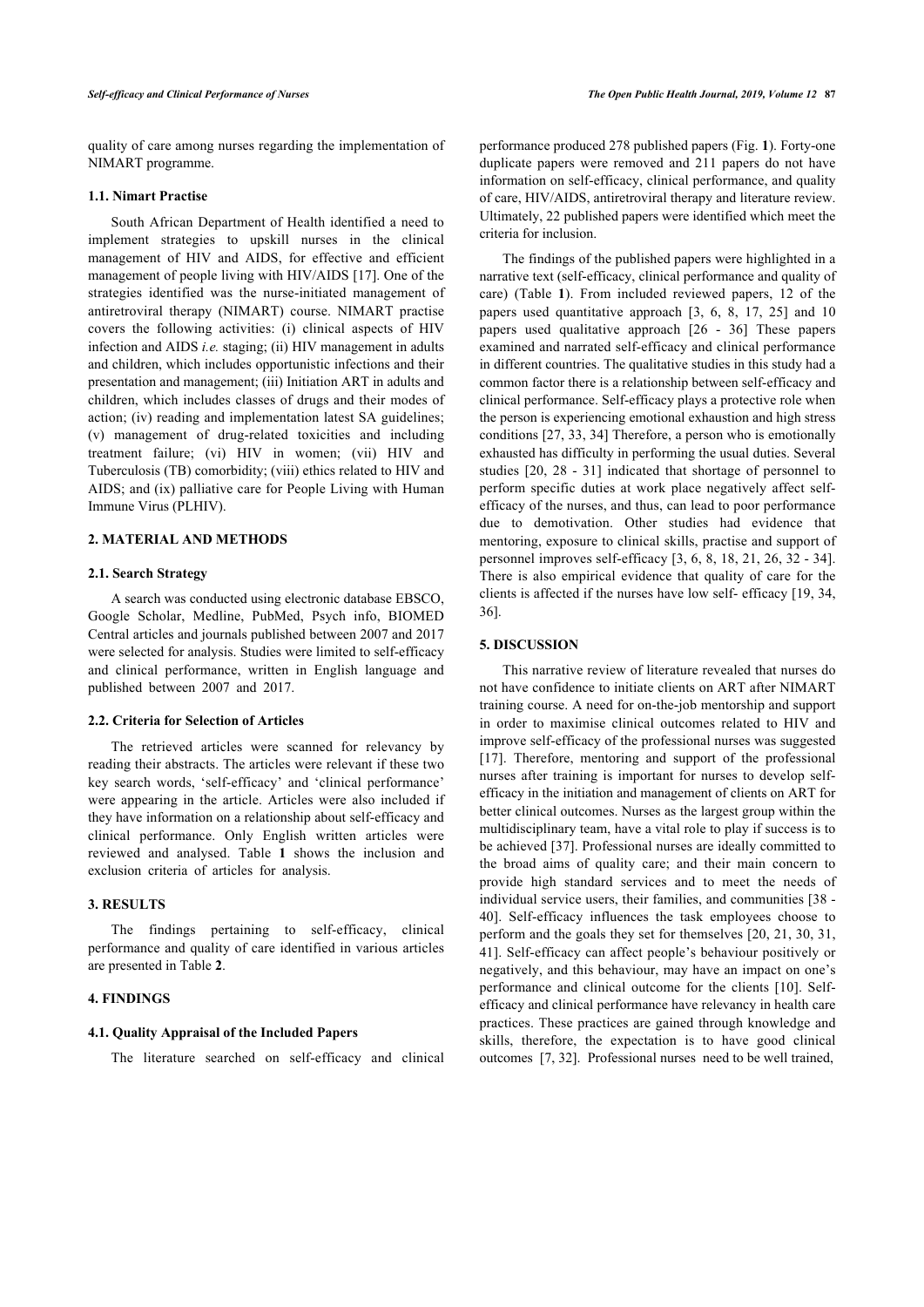

Fig. (1). Papers reviewed for analysis.

# <span id="page-2-0"></span>**Table 1. Inclusion and exclusion criteria.**

<span id="page-2-1"></span>

| <b>Inclusion criteria</b>                                                                                                                         | <b>Exclusion criteria</b>                                                                                                                            |
|---------------------------------------------------------------------------------------------------------------------------------------------------|------------------------------------------------------------------------------------------------------------------------------------------------------|
| Articles published in English                                                                                                                     | Articles published in other languages                                                                                                                |
| Articles that have information on self-efficacy clinical performance and<br>quality of care, HIV/AIDS, antiretroviral therapy, literature review, | Articles that have no information on self-efficacy, clinical performance<br>and quality of care, HIV/AIDS, antiretroviral therapy, literature review |
| Published articles on peer reviewed journals                                                                                                      | Articles that were not published                                                                                                                     |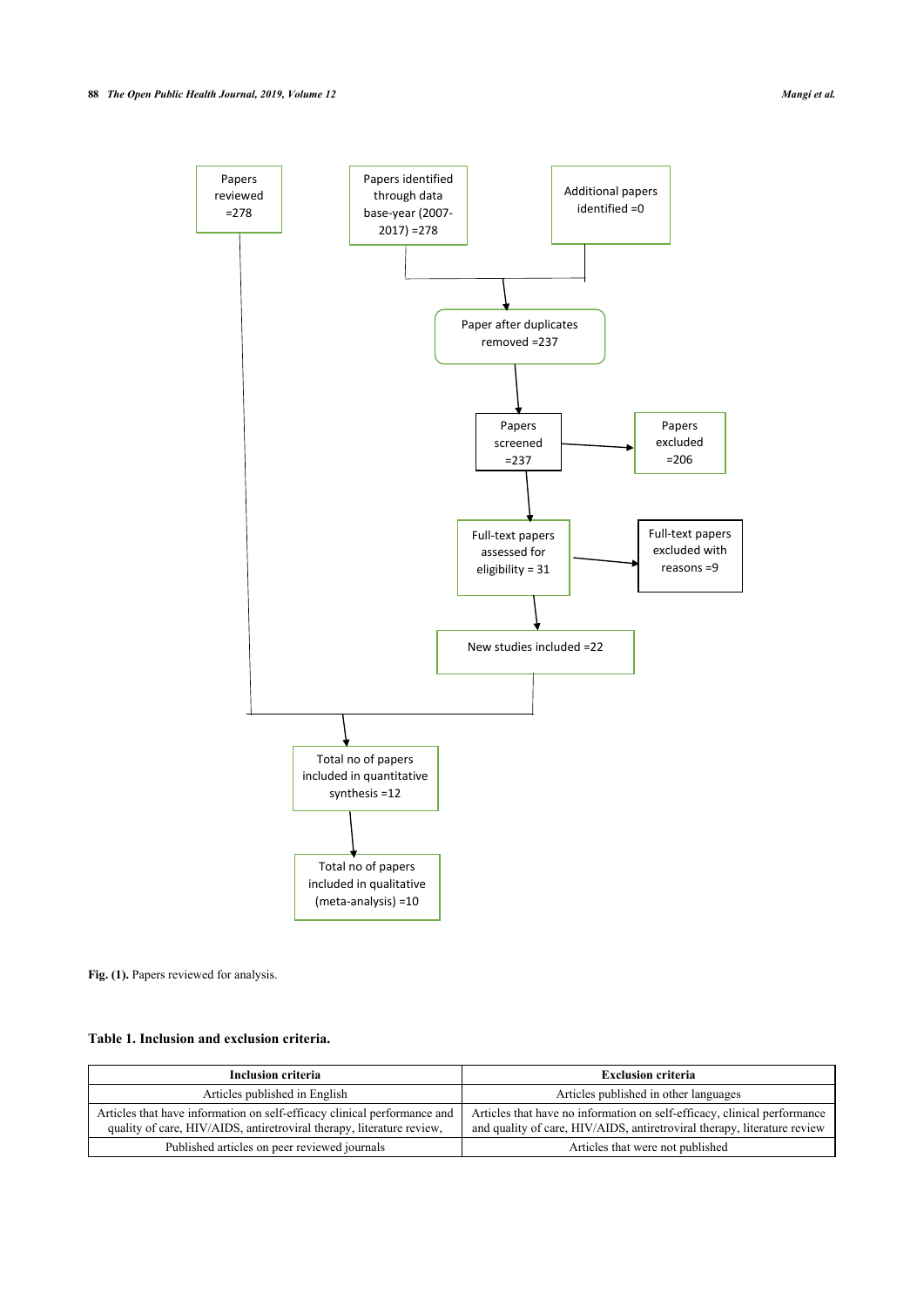# **Table 2. Selected papers for analysis.**

|                         | Design                                          | <b>Sample</b>                                                                        | <b>Themes/findings</b>                                                                                                                                                                                                                                    |                                                                                                                                                                                    |                                                                                                                                                                                         |           |
|-------------------------|-------------------------------------------------|--------------------------------------------------------------------------------------|-----------------------------------------------------------------------------------------------------------------------------------------------------------------------------------------------------------------------------------------------------------|------------------------------------------------------------------------------------------------------------------------------------------------------------------------------------|-----------------------------------------------------------------------------------------------------------------------------------------------------------------------------------------|-----------|
| <b>Setting</b>          |                                                 |                                                                                      | Self-efficacy                                                                                                                                                                                                                                             | <b>Clinical performance</b>                                                                                                                                                        | <b>Quality of care</b>                                                                                                                                                                  | Reference |
| Vhembe, South<br>Africa | Quantitative<br>Descriptive,<br>cross-sectional | 233 nurses                                                                           |                                                                                                                                                                                                                                                           | Knowledge is the key for<br>quality care of clients                                                                                                                                |                                                                                                                                                                                         | $[18]$    |
| Shiraz, Iran            | Ouantitative,<br>cross-sectional                | 264 nurses                                                                           | General Self-<br>Efficacy is<br>associated with the<br>willingness to work<br>in the nursing unit<br>and interest in the<br>nursing field and<br>beliefs affect<br>how people think,<br>feel, motivate and<br>act                                         | L.                                                                                                                                                                                 | $\blacksquare$                                                                                                                                                                          | $[19]$    |
| Shiraz, Iran            | Qualitative,<br>Descriptive                     | 12 students nurse                                                                    |                                                                                                                                                                                                                                                           | Clinical practise requires<br>skilled personnel for quality<br>care of clients, active<br>involvement in practise<br>makes a nurse more<br>proficient, flexible and<br>resourceful |                                                                                                                                                                                         | $[26]$    |
| Delhi, India            | Qualitative,<br>Explorative                     | 79 participants                                                                      | High self-efficacy<br>seems to play a<br>protective role from<br>experiencing more<br>emotional<br>exhaustion when in<br>high stress<br>condition,                                                                                                        |                                                                                                                                                                                    | $\overline{a}$                                                                                                                                                                          | $[27]$    |
| Tennessee, USA          | Qualitative,<br>descriptive                     | State agencies,<br>advocate and<br>attorneys, nursing<br>facility<br>representatives |                                                                                                                                                                                                                                                           | L.                                                                                                                                                                                 | Quality of care and<br>quality of life have a<br>long-standing concern<br>nation-wide, in<br>Tennessee home<br>litigations negatively<br>impact the quality and<br>access of care       | $[28]$    |
| Halifax, Nova<br>Scotia | Quantitative,                                   | 253 nursing<br>students                                                              | Nursing<br>Competence Self-<br><b>Efficacy Scale</b><br>(NCSES) The<br>influence of well-<br>prepared registered<br>nurses who<br>willingly embrace a<br>challenge will likely<br>to exert a positive<br>influence in the<br>entire health care<br>system |                                                                                                                                                                                    |                                                                                                                                                                                         | [8]       |
| Oshikati, Namibia       | Qualitative<br>Descriptive design               | 24 nurses                                                                            |                                                                                                                                                                                                                                                           | Shortage of nurses for clinical<br>performance affect quality<br>management of clients and<br>outcomes                                                                             | Nurses are vulnerable<br>to emotional distress<br>due to care of HIV<br>people. Quality of for<br>HIV client depends on<br>the quality of care<br>they receive from<br>emotional nurses | $[29]$    |
| Shiraz, Iran            | Qualitative,<br>content analysis                | 17 student nurses                                                                    |                                                                                                                                                                                                                                                           | Deficient in clinical practice<br>skill affects the quality of care<br>for the HIV affected client                                                                                 |                                                                                                                                                                                         | $[30]$    |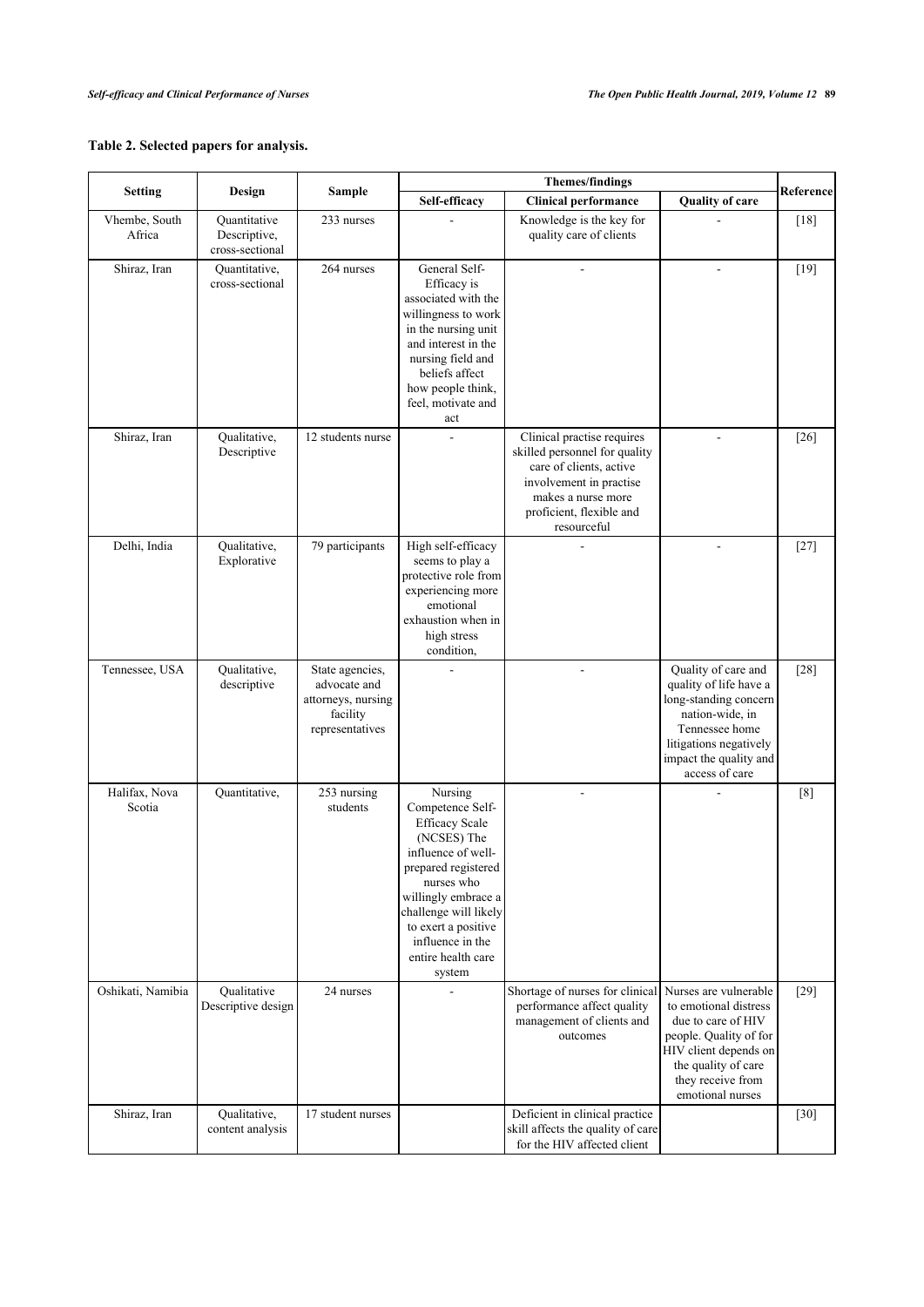# **90** *The Open Public Health Journal, 2019, Volume 12 Mangi et al.*

*(Table 2) contd.....*

|                                                                                                                       |                                                    |                                                      | <b>Themes/findings</b>                                                                                                       |                                                                                                                                                                                                                                         | Reference                                                                                                                                                              |        |
|-----------------------------------------------------------------------------------------------------------------------|----------------------------------------------------|------------------------------------------------------|------------------------------------------------------------------------------------------------------------------------------|-----------------------------------------------------------------------------------------------------------------------------------------------------------------------------------------------------------------------------------------|------------------------------------------------------------------------------------------------------------------------------------------------------------------------|--------|
| <b>Setting</b>                                                                                                        | Design                                             | <b>Sample</b>                                        | Self-efficacy                                                                                                                | <b>Clinical performance</b>                                                                                                                                                                                                             | <b>Quality of care</b>                                                                                                                                                 |        |
| Mwanza, Malawi                                                                                                        | Qualitative,<br>descriptive                        | 6 focus groups                                       |                                                                                                                              | Clinical performance is<br>greatly affected by poor<br>supervision, poor access to<br>training, workload and<br>extensive job description                                                                                               |                                                                                                                                                                        | $[31]$ |
| Bonafide Benquet,<br>State University,<br>Philippines                                                                 | Qualitative,<br>descriptive design                 | I focus group and 9<br>interviewed<br>student nurses |                                                                                                                              | Exposure to clinical practice<br>is crucial for nurses, it<br>enriches the nurse for better<br>performance for client care.<br>experience, knowledge and<br>practice, these aspects<br>develop the nurses'<br>competency and confidence |                                                                                                                                                                        | $[32]$ |
| Al-Quds University,<br>Palestine                                                                                      | quantitative<br>descriptive,<br>explorative        | 185 professional<br>nurses                           |                                                                                                                              | Adequate number of qualified<br>nurses according to work is<br>essential in each shift for the<br>quality of care for the clients                                                                                                       | Shortage of nurses<br>due to all types of<br>leave negatively<br>affects the quality of<br>care and performance<br>of nurses                                           | $[20]$ |
| Limpopo Province,<br>South Africa                                                                                     | Ouantitative<br>descriptive, cross-<br>sectional   | 85 nurses                                            |                                                                                                                              | Evidence of poor<br>performance of nurses was<br>due to the absence of support,<br>motivation and good working<br>environment.                                                                                                          |                                                                                                                                                                        | $[21]$ |
| Hospital, United<br><b>States</b>                                                                                     | Quantitative,<br>Purposive                         | 77 registered<br>nurses                              |                                                                                                                              |                                                                                                                                                                                                                                         | Ongoing learning and<br>development of nurses<br>is essential for quality<br>of care because of<br>continual advances in<br>treatment and<br>management of<br>diseases | $[22]$ |
| Australia and New<br>Zealand                                                                                          | Qualitative,<br>secondary analysis<br>of interview | 11 professional<br>nurses                            | Nurses with high<br>levels of self-<br>efficacy<br>demonstrate<br>responsibility for<br>their acts and<br>omissions          | Experienced professional<br>nurses apply their skills to<br>both novel and familiar<br>situations. When they are<br>competent, they are capable<br>to adapt and flexible in<br>response to any challenge                                |                                                                                                                                                                        | $[33]$ |
| Bauchi<br>Nigeria                                                                                                     | Quantitative,<br>Descriptive design                | 900 student nurses                                   |                                                                                                                              | Mastery of clinical skills is<br>the key to clinical<br>performance and confidence.                                                                                                                                                     | High level of stress,<br>anxiety, shortage of<br>equipment and staff<br>may result in poor<br>quality of care for<br>clients                                           | $[23]$ |
| Namibia                                                                                                               | Quantitative<br>descriptive survey                 | 180 professional<br>nurses                           |                                                                                                                              | Building knowledge and<br>expertise will improve<br>clinical performance, quality<br>performance improves<br>efficiency and confidence.                                                                                                 | lack of recognition<br>and support of the<br>employee will affect<br>the quality of care<br>rendered                                                                   | $[24]$ |
| Nine European<br>countries, Cyprus,<br>Belgium, Finland,<br>England, Ireland,<br>Italy, Netherlands,<br>Spain, Sweden | Quantitative<br>design                             | 1903 participants                                    |                                                                                                                              | Nursing requires both<br>significant time spent with<br>clients and supportive<br>supervising relationship for<br>the quality of care.                                                                                                  |                                                                                                                                                                        | $[3]$  |
| Iran                                                                                                                  | Qualitative                                        | 28 semi structured<br>interview                      | Self-efficacy in<br>clinical practice<br>improves<br>performance of<br>health workers and<br>quality of care for<br>clients, |                                                                                                                                                                                                                                         |                                                                                                                                                                        | $[34]$ |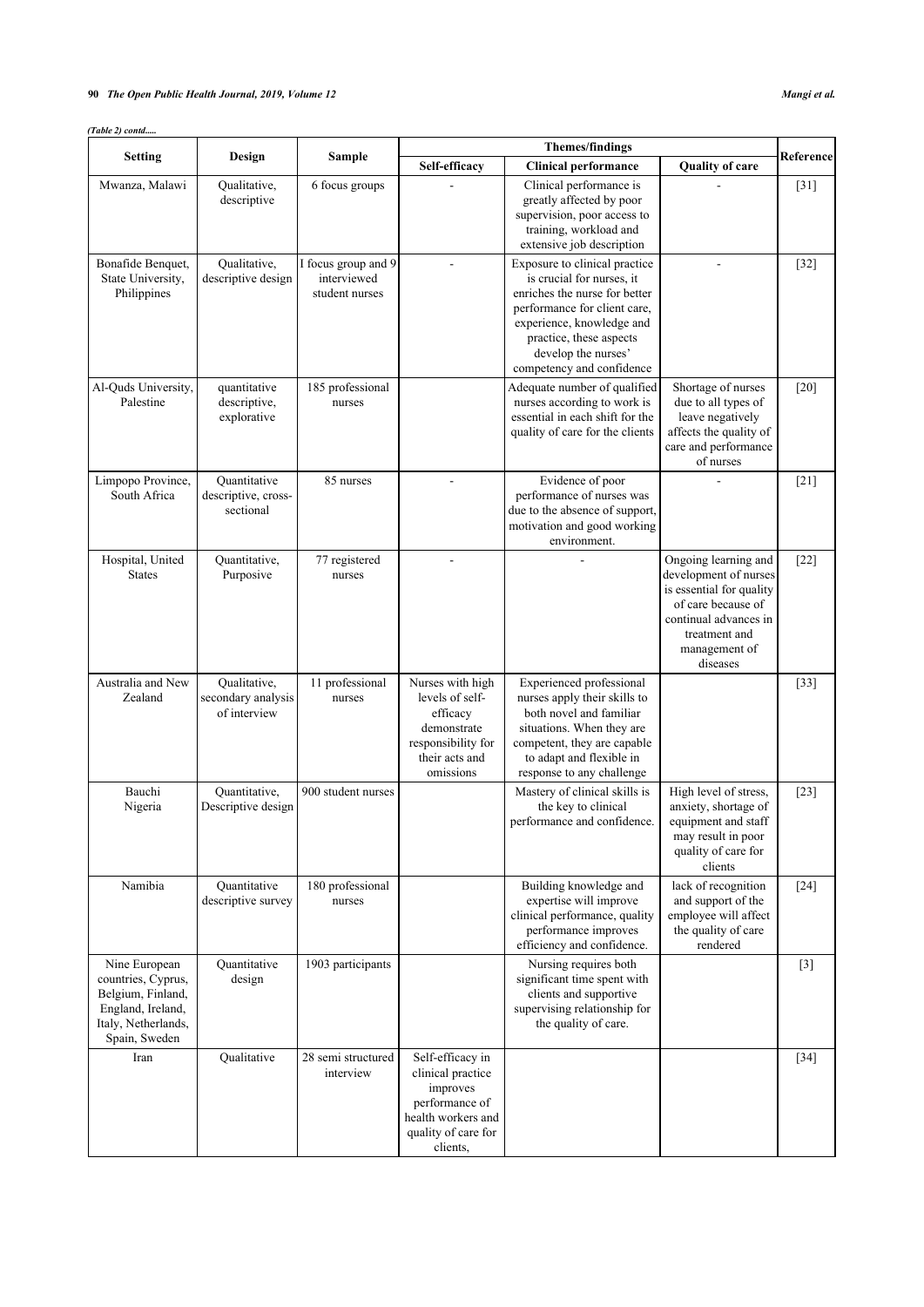|  | (Table 2) contd |
|--|-----------------|
|  |                 |

|                                                                                                                                | <b>Themes/findings</b><br><b>Sample</b> |                                                            |                                                                                                                          | <b>Reference</b>                                                                                                                                          |                                                                                                                                                                                                                                |        |
|--------------------------------------------------------------------------------------------------------------------------------|-----------------------------------------|------------------------------------------------------------|--------------------------------------------------------------------------------------------------------------------------|-----------------------------------------------------------------------------------------------------------------------------------------------------------|--------------------------------------------------------------------------------------------------------------------------------------------------------------------------------------------------------------------------------|--------|
| <b>Setting</b>                                                                                                                 | Design                                  |                                                            | Self-efficacy                                                                                                            | <b>Clinical performance</b>                                                                                                                               | <b>Quality of care</b>                                                                                                                                                                                                         |        |
| Zimbabwe                                                                                                                       | Qualitative                             | 25 nurses and 40<br>guardians                              |                                                                                                                          | Adherence is mostly to<br>succeed if there quality of<br>care for clients and<br>compassionate nurses                                                     |                                                                                                                                                                                                                                | $[35]$ |
| South Africa 7<br>provinces, Limpopo,<br>Mpumalanga,<br>Gauteng, North<br>west, Free state,<br>Kwazulu Natal,<br>Northern Cape | Telephonic<br>interviews                | 126 nimart trained<br>nurses                               |                                                                                                                          | Nurse management of ART<br>had good accomplishment<br>and retained more clients and<br>had improved self-esteem of<br>the nurses in initiation of<br>ART. |                                                                                                                                                                                                                                | $[25]$ |
| Hiroshima, Japan                                                                                                               | Cross sectional                         | 322 nurses                                                 | Level of<br>competency directly<br>affects care<br>provided to patients,<br>therefore, nurses<br>need to be<br>competent |                                                                                                                                                           |                                                                                                                                                                                                                                | [6]    |
| South Africa<br>University of<br>KwaZulu-Natal                                                                                 | Quantitative<br>approach                | 1 369 nurse<br>trainees                                    |                                                                                                                          |                                                                                                                                                           | Despite the observed<br>increase in<br>knowledge, however,<br>participants were not<br>confident to initiate<br>ART which suggests a<br>need for an 'on-the<br>job' mentorship<br>programme for<br>positive health<br>outcomes | $[17]$ |
| South Africa                                                                                                                   | Qualitative                             | Phase scale up<br>design for doctors,<br>nurses and clerks |                                                                                                                          |                                                                                                                                                           | Quality improvement<br>technique can be used<br>to assist to address<br>system failure and<br>quality care for clients                                                                                                         | $[36]$ |

knowledgeable, confident and have clear job description for better clinical management of clients. Self-efficacy is not only needed on rational decision making, but also to build trust with clients in clinical management of HIV/AIDS affected clients [[23\]](#page-7-21). Trust is important, especially in this era of HIV/AIDS prevalence because trust can influence a client to behaviour change. People with positive self-efficacy display mastery of their environment and more confident in acting safe and competent in challenging situations. Mastery experience is the most influential source of self-efficacy because it provides the most authentic evidence of whether one can master a skill and what it takes to succeed or reach a goal [[22](#page-7-20), [42\]](#page-7-24). Therefore, nurses who are the backbone of the Department of Health, need to be upskilled, motivated and supported to have confidence in implementing NIMART.

# **5.1. Negative Effects of Self-efficacy**

Lack of social support, knowledge, practice, shortage of staff and work-load can affect self-efficacy negatively. These challenges can affect the quality of care delivered by the nurses for the clients [\[29,](#page-7-19) [33\]](#page-7-5). Lack of motivation and absence of hygiene factors were also identified as aspects that can lower self-efficacy of nurses consequential to poor clinical performance [[20](#page-7-7)]. Lack of confidence in professional nurses in implementing NIMART can also lead to poor management of clients. People with lack of confidence exhibit low selfefficacy which interfere with initiation and pursue of intentions of NIMART programme [\[8\]](#page-6-6). Therefore, experience, clinical practice, motivation, supervision, support and knowledge are needed to develop the nurse's confidence and morale [\[7,](#page-6-5) [42](#page-7-24)].

#### **5.2. Positive Effects of Self-efficacy**

Learning has a positive effect on self-efficacy in clinical performance of nurses as it increases their self-efficacy [\[8,](#page-6-6) [43](#page-7-25)]. Self- efficacy has been associated with enhanced motivation, strong self-direction and goal orientated. Therefore, positive self-efficacy will enhance clinical performance. Self-efficacy is also gained by modelling achievements from other people thus gaining self-efficacy in performing a task. Peer education, mentoring and working with patients also play a significant role in building self-efficacy in professional development [\[13](#page-6-8), [44](#page-7-2)]. This explains that learning from peers in clinical practice is an important aspect in building self-efficacy. Therefore, sufficient skill and ability to perform a task are very important to enhance one's self-efficacy. High level of self-efficacy will result in high level of work performance; and there is a relationship between self-efficacy and work performance [\[19](#page-7-13), [27](#page-7-4)]. High self-efficacy also plays a protective role from experiencing more emotional exhaustion when in stressful condition [\[27](#page-7-4)]. Therefore, self-efficacy is very crucial in clinical performance of health workers. Self-efficacy and resilience at workplace is a positive aspect in clinical practice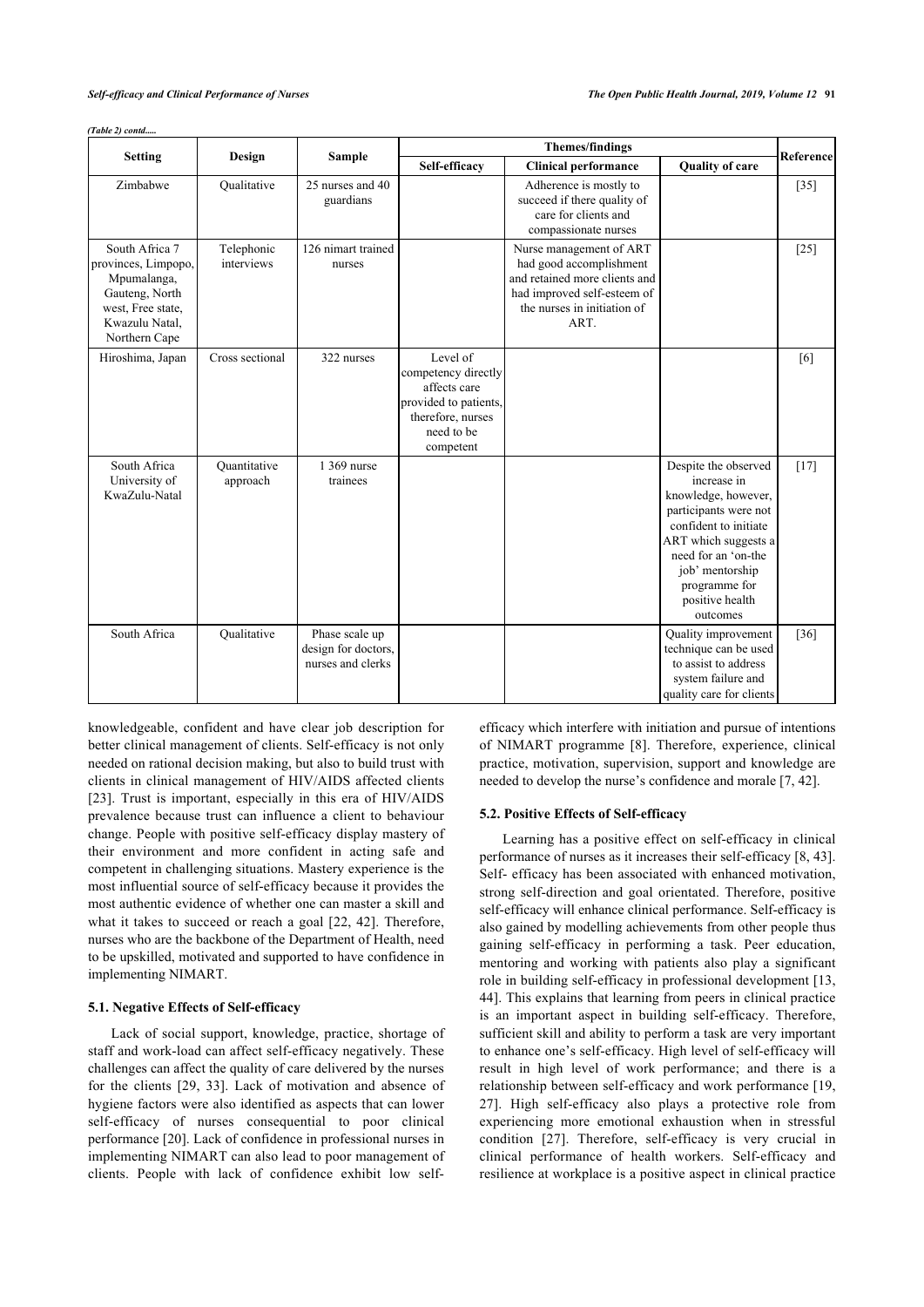and can enhance confidence[[26\]](#page-7-3). Employees that are motivated, well skilled, involved in practice are likely to perform to their best level, proficient and resourceful than those with low self-efficacy.

# **5.3. Comparison of South African NIMART with Other Countries**

HIV/AIDS continues to be a global public-health problem, therefore NIMART is the best strategy identified to improve access to ART care. The Johns Hopkins University School of Nursing embarked on a transformative curriculum overhaul to integrate HIV prevention, treatment, and care into the Adult /Geriatric Nurse Practitioner Program. There is a need to implement strategies to upskill nurses in the clinical management of HIV and AIDS, for effective and efficient management of people living with HIV, in the South African context [[17\]](#page-7-1). Therefore, a training on NIMART was conducted for nurses at the University of KwaZulu Natal. Upskilling nurses by training was conducted to ensure that they have the required knowledge to implement NIMART for access of care by clients[[42\]](#page-7-24). However, there is a gap in implementing NIMART. The nurses indicated they need mentoring, support and practice to build confidence in order to manage those affected with HIV/AIDS.

<span id="page-6-2"></span><span id="page-6-1"></span><span id="page-6-0"></span>Notwithstanding the implementation of NIMART in Kenya, nurses have gaps in training, competency, and practice in HIV care and treatment. It was recommended that further investment in nurse capacity building is needed to bridge the gaps and prepare nurses to provide high-quality, compre-hensive HIV care and treatment [[42\]](#page-7-24). Therefore, if the nurses are not well trained, their self-efficacy will be compromised by incompetency, resulting in poor management of the clients.

<span id="page-6-3"></span>In a multi-country study conducted from 2007 to 2011 in five countries (Angola, Burundi, Lesotho, Mozambique and South Africa), successful ARV roll-out was observed, despite HRH shortages, skill scale up [[44](#page-7-2)], which suggest that these countries have adapted a similar model of upskilling and mentoring as an antidote in speeding up the implementation of NIMART for the purpose of building self-efficacy in nurses.

#### <span id="page-6-4"></span>**CONCLUSION**

<span id="page-6-9"></span><span id="page-6-6"></span><span id="page-6-5"></span>This narrative review has shown that there are gaps in nurses' skills and self-efficacy regarding the implementation of NIMART. Experiential learning, support, supervision, skills update, mentoring and peer education are fundamental aspects to enhance self-efficacy and quality improvement in the management of clients by professional nurses. Several studies have alluded to the fact that self-efficacy is the motivation that a person needs to accomplish a task or a goal. Therefore, there is a need to motivate and build self-efficacy among professional nurses, especially in South Africa.

# <span id="page-6-10"></span>**LIMITATIONS**

Risk of biasness due to only two researchers viewed the literature for this study and only English written papers were included in the study.

# <span id="page-6-7"></span>**LIST OF ABBREVIATIONS**

<span id="page-6-8"></span>**AIDS** = Acquired Immune Deficiency Syndrome

| ART | Anti-Retro Viral therapy |
|-----|--------------------------|
|-----|--------------------------|

- **ARV** = Anti-Retro Viral
- **HIV** = Human Immune Virus
- **NIMART** = Nurse Initiated and Management of antiretroviral therapy
- **NCSES** = Nursing Competence Self-Efficacy Scale
- **PLHIV** = People Living with Human Immune Virus

 $TR =$  Tuberculosis

#### **CONSENT FOR PUBLICATION**

Not applicable.

# **CONFLICT OF INTEREST**

The authors declare that they have no competing interest, financial or otherwise.

#### **ACKNOWLEDGEMENTS**

Declared none.

# **REFERENCES**

- [1] Saeed R, Mussawar S, Lodhi RN, Iqbal A, Nayab HH, Yaseen S. Factors affecting the performance of employees at work place in the banking sector of Pakistan. Middle East J Sci Res 2013; 17(9): 1200-8. [\[http://dx.doi.org/10.5829/idosi.mejsr.2013.17.09.12256\]](http://dx.doi.org/10.5829/idosi.mejsr.2013.17.09.12256)
- [2] Newark PE. Self-beliefs, resources, and self-regulation in adult ADHD psychotherapeutical relevance and implications (Doctoral dissertation, University\_of\_Basel). 2014.
- [3] Warne T, Johansson UB, Papastavrou E, *et al.* An exploration of the clinical learning experience of nursing students in nine European countries. Nurse Educ Today 2010; 30(8): 809-15. [\[http://dx.doi.org/10.1016/j.nedt.2010.03.003\]](http://dx.doi.org/10.1016/j.nedt.2010.03.003) [PMID: [20409620\]](http://www.ncbi.nlm.nih.gov/pubmed/20409620)
- [4] Cherian J, Jacob J. Impact of self-efficacy on motivation and performance of employees. Int J Bus Manage 2013; 8(14): 80.  $[$ http://dx.doi.org/10.5539/ijbm.v8n14p801
- [5] Stein J, Lewin S, Fairall L, et al. Building capacity for antiretroviral delivery in South Africa: a qualitative evaluation of the PALSA PLUS nurse training programme. BMC Health Serv Res 2008; 8(1): 240. [\[http://dx.doi.org/10.1186/1472-6963-8-240](http://dx.doi.org/10.1186/1472-6963-8-240)] [PMID: [19017394](http://www.ncbi.nlm.nih.gov/pubmed/19017394)]
- [6] Takase M. The relationship between the levels of nurses' competence and the length of their clinical experience: a tentative model for nursing competence development. J Clin Nurs 2013; 22(9-10): 1400-10. [\[http://dx.doi.org/10.1111/j.1365-2702.2012.04239.x](http://dx.doi.org/10.1111/j.1365-2702.2012.04239.x)] [PMID: [2295](http://www.ncbi.nlm.nih.gov/pubmed/2295%207733)]

[7733\]](http://www.ncbi.nlm.nih.gov/pubmed/2295%207733)

- [7] Bandura A. On the functional properties of perceived self-efficacy revisited 2012.
- [\[http://dx.doi.org/10.1177/0149206311410606](http://dx.doi.org/10.1177/0149206311410606)] [8] Kennedy E. The nursing competence self-efficacy scale (NCSES): An
- instrument development and psychometric assessment study. Dalhousie University Halifax Nova Scotia 2013.
- [9] Mpondo F, Ruiter RA, van den Borne B, Reddy PS. Selfdetermination and gender-power relations as predictors of condom use self-efficacy among South African women. Health Psychol Open 2015; 2(2): 2055102915598676.
- [\[http://dx.doi.org/10.1177/2055102915598676](http://dx.doi.org/10.1177/2055102915598676)] [PMID: [28070366](http://www.ncbi.nlm.nih.gov/pubmed/28070366)]
- [10] Dieleman M, Gerretsen B, van der Wilt GJ. Human resource management interventions to improve health workers' performance in low and middle income countries: a realist review. Health Res Policy Syst 2009; 7(1): 7.

[\[http://dx.doi.org/10.1186/1478-4505-7-7](http://dx.doi.org/10.1186/1478-4505-7-7)] [PMID: [19374734](http://www.ncbi.nlm.nih.gov/pubmed/19374734)]

- [11] Twigg D, Duffield C, Thompson PL, Rapley P. The impact of nurses on patient morbidity and mortality - the need for a policy change in response to the nursing shortage. Aust Health Rev 2010; 34(3): 312-6. [\[http://dx.doi.org/10.1071/AH08668](http://dx.doi.org/10.1071/AH08668)] [PMID: [20797363\]](http://www.ncbi.nlm.nih.gov/pubmed/20797363)
- [12] Van Damme W, Kober W, Laga K, Letsoalo M. HIV Nursing Matters. HIV Paediatrics Issues 2011; 2(3): 12.
- [13] Mensah AO, Lebbaeus A. The influence of employees' self-efficacy on their quality of work life: The case of Cape Coast, Ghana. Int J Bus